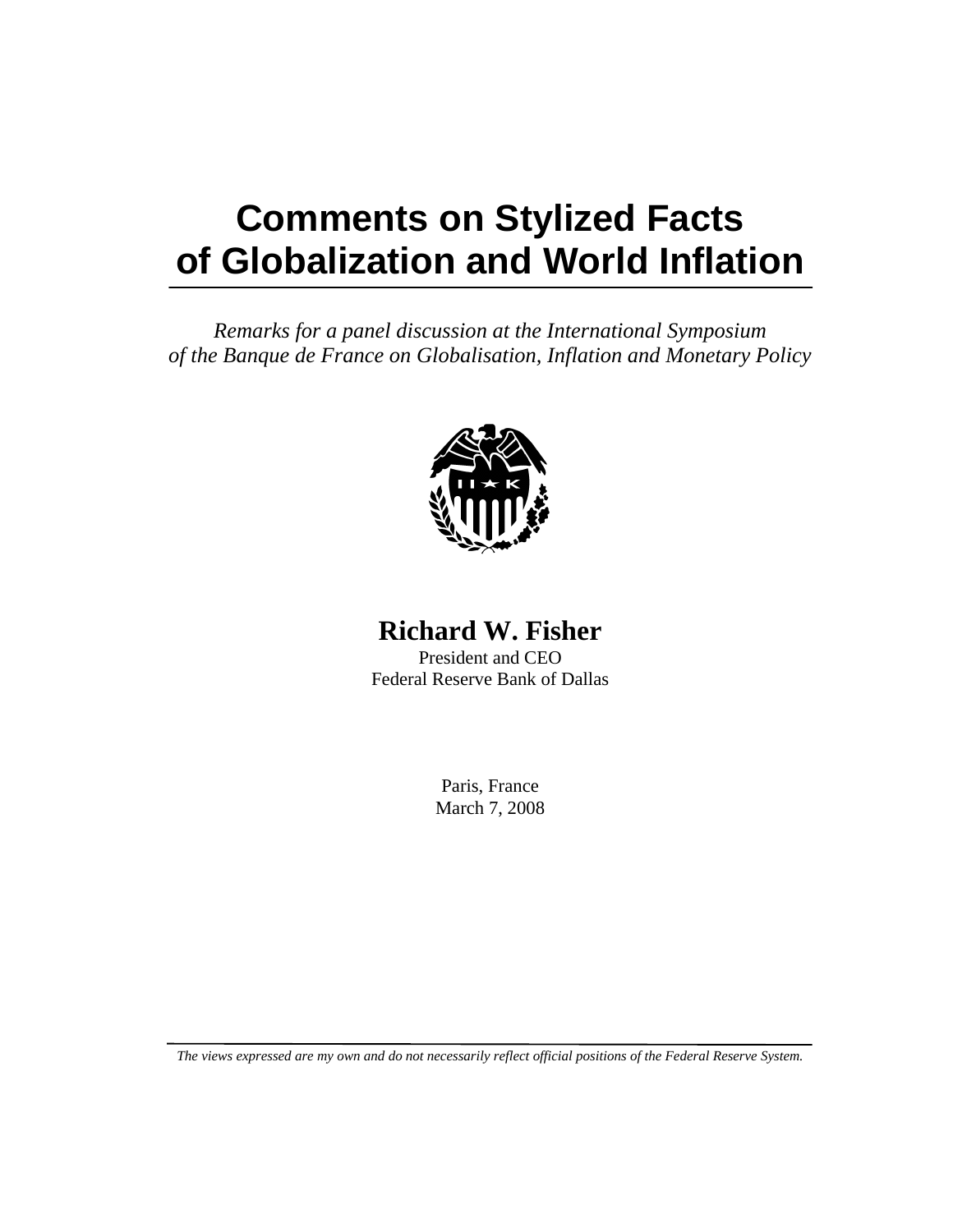## **Comments on Stylized Facts of Globalization and World Inflation**

## Richard W. Fisher

First, I'd like to thank Governor [Christian] Noyer for the invitation to participate in this conference. The topic could not be more timely, and it is one that is close to my heart. It is a great privilege to discuss this paper by Ken Rogoff.

When I took office as president of the Dallas Fed three years ago, I made it clear that I wanted our signature research issue for the coming years to be the study of the implications of globalization for the conduct of monetary policy in the U.S. To this end, we have created a Globalization and Monetary Policy Institute and have assembled a blue-ribbon advisory board that includes Ken Rogoff among its members.

Let me start by posing a rhetorical question. Should the default framework for thinking about monetary policy in a country like the U.S. or, indeed, in the euro area, be an open economy where capital flows across national borders, goods and services are sourced from the cheapest global suppliers, interest rate movements in one country impact rates in another, and exchange rates factor in firms' pricing and production decisions? Or can we get by thinking in closedeconomy terms, where domestic investment is financed with domestic savings, we only consume what we produce, interest rates are determined at home and exchange rates are irrelevant? Nobody who has lived on the planet since the fall of the Berlin Wall and the ascendancy of Deng Xiaoping would likely testify to the validity of the second proposition. Globalization means that we can no longer guide policy by ignoring trade and capital flows or the invisible but nonetheless effective links between countries that have been forged through cyberspace. Yet it appears to me that the default framework for thinking about monetary policy continues to be the closedeconomy model.

Now on to Professor Rogoff's paper. Ken's paper starts with a review of some of the salient facts about globalization and segues to a discussion about the seeming resilience of the globalized world economy and the important role that better monetary policy plays in ensuring that resilience. He then proceeds with a discussion of the central role China seems to be playing in the recent acceleration of globalization, assesses its impact on global commodity prices and then wraps up with a very nice discussion of whether the recent subprime crisis is all that different from previous banking crises.

Globalization means different things to different people. To the Chinese peasant it may mean the prospect of an end to poverty and steady improvement in his living standards. To the American or French factory worker it may mean the threat of cheap imports and the potential outsourcing of his or her job. To the environmental activist it may mean the despoliation of the earth's atmosphere as more countries industrialize and pour pollutants into the atmosphere. To the public intellectual it may mean the loss of national identity and the Americanization of culture. There are many important dimensions to globalization, but as a central banker, I am most interested in the *economic* dimensions, namely the greater integration of national economies through increased trade of goods and services, investment, migration, and task allocation. All of these facilitate the dissemination of ideas and technologies that are another key manifestation of globalization and indeed contribute to its spread.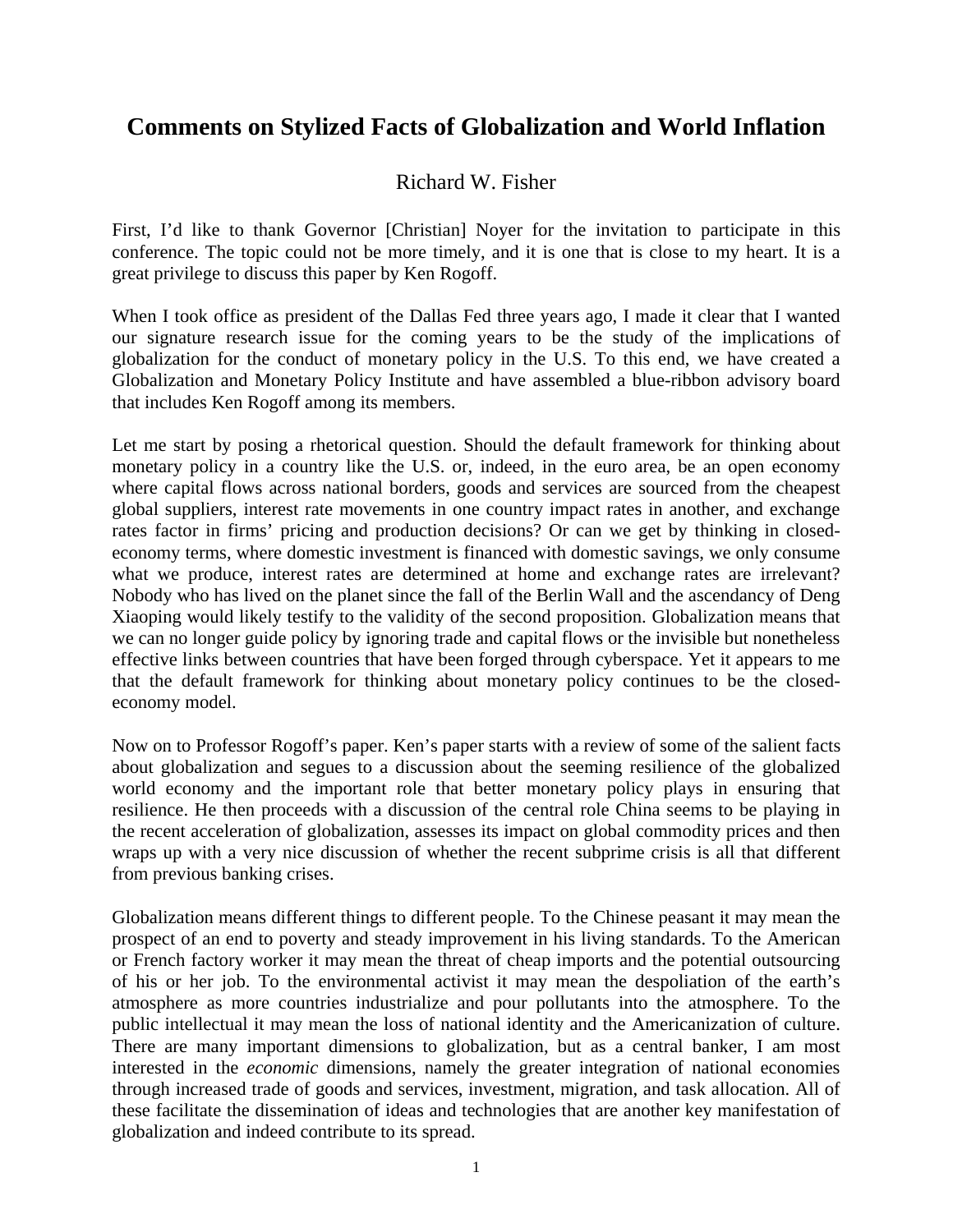However, it is extraordinarily difficult to get a good handle on just how rapidly the world is globalizing. As Ken notes, there is a lot of hype out there about how many new workers and consumers have become part of the global economy as a result of the demise of communism and the opening of China, India and other economies. The raw numbers in terms of population are huge—we are talking billions with a "b"—but the true extent to which the workers in these countries are, for want of a better word, substitutable for workers in advanced economies is an open question. It is this substitutability that determines how the coming on line of this new labor force will impact the wages of workers in the advanced economies. It would appear that the number of workers in countries like China and India who possess skills comparable to those found among the workforces of the U.S., Europe and other advanced nations is a small subset of the headline numbers.

It is worth reminding the audience that the nominal per capita income of the average Chinese citizen today is, in inflation-adjusted terms, roughly equivalent to that of an American worker in the early 1900s. And yet, for those workers who possess the skills demanded by a modern economy, wages have rapidly approached advanced-economy levels. There are abundant anecdotal reports that the salaries of top programmers in Mumbai are quickly converging to those of their peers in Silicon Valley. Likewise, there is rapid wage growth for managers in China who can work in Western companies. Indeed, just last week the *Financial Times* reported on million-dollar bonuses paid to certain Chinese executives in the financial sector. But the vast majority of the new workers in the global economy at present bring little more than their raw labor and thirst for betterment.

Technological improvements and policy changes have both been important drivers of globalization. The information technology revolution has played an important role in breaking down the barrier between those goods and services that were hitherto thought to be tradable across national borders and those that were not. Services that were long considered to be the quintessential nontradable good are increasingly traded internationally. If you do the numbers, you will find that the U.S. exports a lot more services than it imports, and moving up the valueadded chain into more service-oriented sectors is key to the continued competitiveness of the U.S. economy.

By some measures, financial globalization has proceeded even more rapidly than the "real" globalization that is rooted in trade flows. In some sense, this is not too surprising. While innovations in transportation technology—such as the inventions of container shipping and the jumbo jet that Ken mentions in his presentation—have helped reduce the effective geographic distance between countries, making it easier to trade goods, distance in a very fundamental sense still matters for trade. However, the information technology revolution has effectively eliminated the idea of geographic distance in financial and several other service transactions. Financial trades can be executed at any time of the day in any part of the world at the click of a mouse. Architectural renderings can be created thousands of miles from the firm that commissions them. X-rays and CAT scans of patients in Dallas or Paris can be analyzed in Sydney or Delhi while their Texan or French doctors sleep. As long as the earth rotates on its axis and satellite and Internet connections are maintained, technology never sleeps in a globalized world, nor does the production of other goods and services.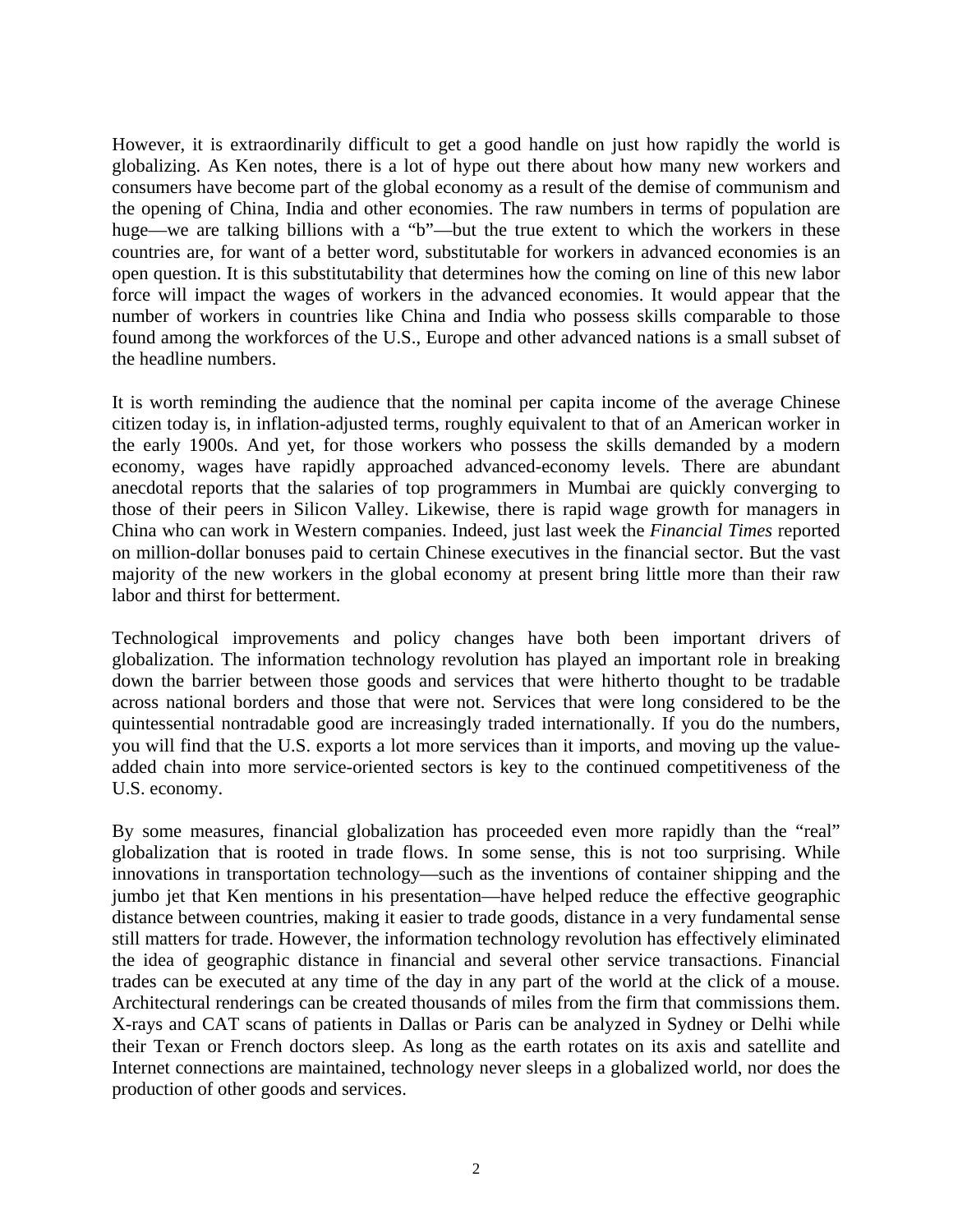Globalization is not new. Some of the key technical innovations that make today's globalization possible are a half century old or older. But it is perhaps worth emphasizing that much of the globalization that occurred in the immediate post-World War II period was simply getting us back to where we were on the eve of World War I. As is well known, by the early 1970s, trade flows had gotten back to where they were in 1913, but other key dimensions of globalization, capital flows and migration, were still well below their pre-World War I levels. Indeed, the reversal of globalization in the interwar period is something we should never forget and serves as a reminder that we cannot take a liberal international economic order for granted.

Writing shortly after the end of World War I, John Maynard Keynes commented on how thoroughly "internationalized" (his expression) the world was in 1913. It is worth repeating what he said: "The inhabitant of London could order by telephone, sipping his morning tea in bed, the various products of the whole earth, in such quantity as he might see fit, and reasonably expect their early delivery upon his door-step; …[and] at the same moment and by the same means adventure his wealth in the natural resources and new enterprises of any quarter of the world, and share, without exertion or even trouble, in their prospective fruits and advantages; or he could decide to couple the security of his fortunes with the good faith of the townspeople of any substantial municipality in any continent that fancy or information might recommend. He could secure forthwith, if he wished it, cheap and comfortable means of transit to any country or climate without passport or other formality, could dispatch his servant to the neighboring office of a bank for such supply of the precious metals as might seem convenient, and could then proceed abroad to foreign quarters, without knowledge of their religion, language, or customs, bearing coined wealth upon his person, and would consider himself greatly aggrieved and much surprised at the least interference." Most important of all, this average inhabitant of London "…regarded this state of affairs as normal, certain, and permanent, except in the direction of further improvement, and any deviation from it as aberrant, scandalous, and avoidable."

That rather bucolic description of globalization as it once was practiced was penned by Keynes in *The Economic Consequences of the Peace* in 1919. It seems unlikely that the unique set of circumstances that led to the collapse of globalization between the great wars of the twentieth century will ever be repeated, but newer twenty-first century challenges could just as easily impede the progress of globalization.

Taking a very long-term perspective on globalization, looking at it from the perspective of centuries and not just decades, also teaches us something about the role of the monetary standard in promoting international economic integration. The nominal stability associated with the gold standard played an important role in fostering globalization in the nineteenth century. The transition to a fiat standard created some challenges for central bankers, but in recent years central bankers have come to a better understanding of how they need to conduct monetary policy under a fiat standard and have done a good job at delivering price stability. Ken is right: High inflation is much rarer now, with only two countries experiencing what might be considered very high or hyperinflations. This greater nominal stability is a key factor underlying the surge of globalization over the past decade and a half and remains vital to continued progress.

But how resilient are the new monetary frameworks? Is the adoption of formal or informal inflation targeting the key to central bank successes in recent years, or have they been the beneficiaries of a dollop of good luck in the form of higher productivity growth? Better monetary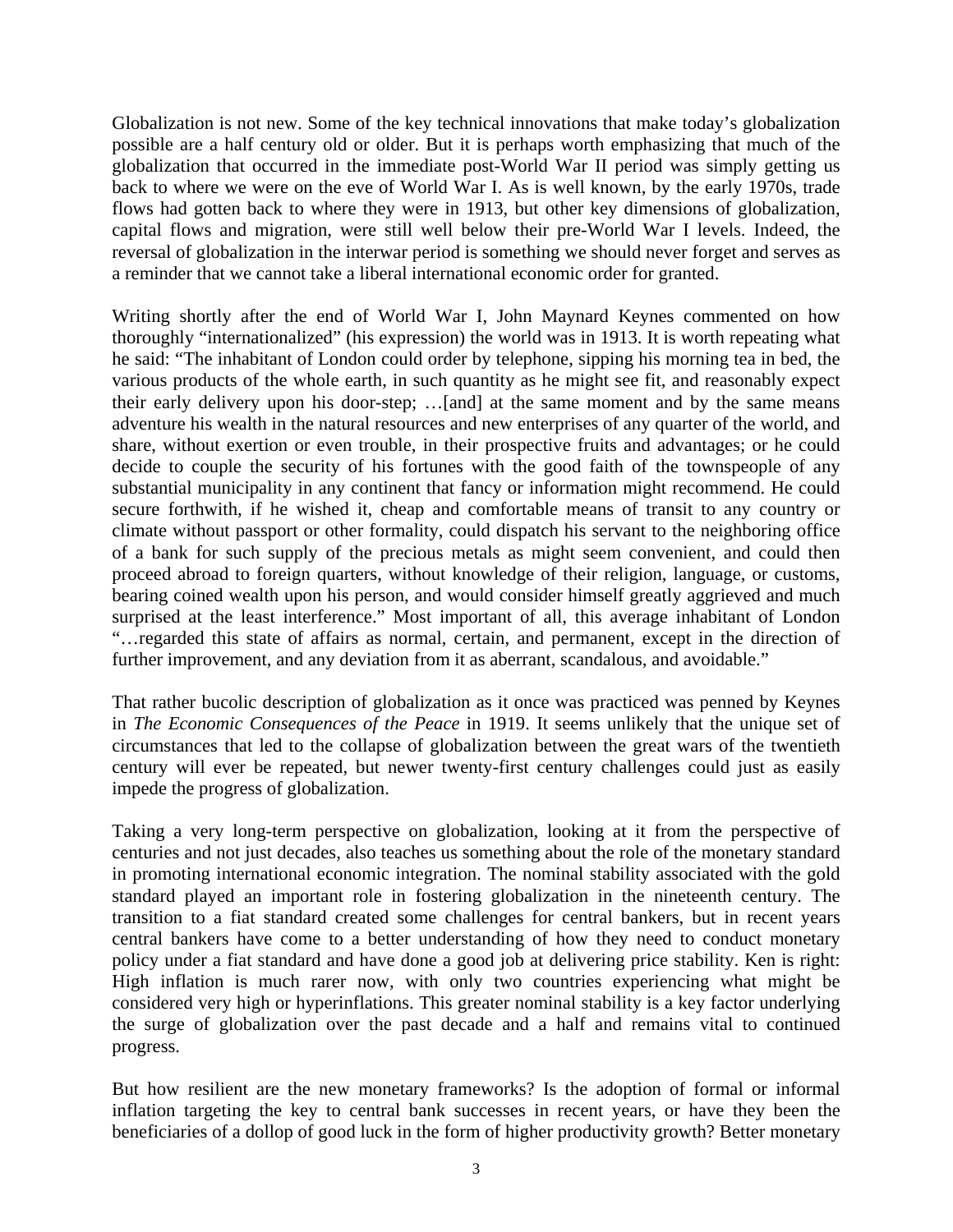policy helped make greater globalization and faster productivity growth possible, but globalization and faster productivity growth also made the jobs of central bankers easier. The more challenging circumstances that have developed over the recent past—as the tailwinds that ensued from the addition of new workers to the production side of global output have morphed into headwinds of demand for scarce resources—will serve to stress-test the new monetary policy frameworks in ways they have not been tested before.

No discussion of globalization would be complete without some mention of China's extraordinary growth over the past decade. The raw numbers are staggering, from the rapid urbanization of its population to the extraordinary increases in output year after year and the voracious demand for raw materials as it becomes the workshop of the world. Ken asks what would happen to the favorable inflation and productivity environment if internal stresses in Chinese society were to cause the authorities to slow down or even reverse some of the recent market reforms. There can be little doubt that the Chinese authorities face a gargantuan task in managing the transition of the economy to a free-market system. Recent strains have manifested themselves in higher inflation, and the ability of the authorities to control that inflation is clearly hindered by the exchange-rate regime. Greater exchange-rate flexibility will enhance the ability of the People's Bank of China to deliver price stability, the surest contribution any central bank can make to improvements in living standards over the long term.

Globalization does matter for inflation, but not in the ways that are often suggested in the media. The most common fallacy is, of course, the confusion of relative price with price level changes, the idea that a flood of cheap imports from China must of necessity lower the price level and the inflation rate. The channels whereby globalization affects inflation are much more subtle and not always necessarily benign. Furthermore, I believe that different dimensions of globalization affect the dynamics of inflation in fundamentally different ways.

Let's start with trade. The availability of cheap imports from China and other countries does have a direct and indirect impact on domestic prices and inflation. There has been a significant amount of work in recent years trying to document the size of this effect. The estimates vary, but they are generally significant. But the mechanism whereby the price changes are realized is subtle. Yes, there is a direct effect through the availability of cheaper imports. When those cheaper imports are *inputs* into the production process, we know they directly lower prices at home. The price effect is not just relative, but absolute. But that will be offset to some extent as consumers use their enhanced purchasing power to buy more of other products, putting upward pressure on prices. The threat of competition also has an effect on the pricing decisions of domestic firms, both for firms producing products that are close substitutes for the imported goods and for firms that use those imports as inputs. Cheaper imports will also have an impact on the wage demands of workers who consume those goods. Of course, the effect is not all in one direction, as Ken notes in his paper. The downside of the rapid growth in production in low-wage countries is the upward pressure that this growth has put on commodity prices worldwide. Faster growth in incomes is having a significant effect on global food prices, although some of the recent increases have been driven by policy changes encouraging the production of biofuels and supply-side developments as well.

The thirst of the emerging-market economies for raw materials and the relative inefficiency with which they use these raw materials has propelled industrial commodity prices to record levels. The fact that these increases have been persistent and not quickly reversed has raised tough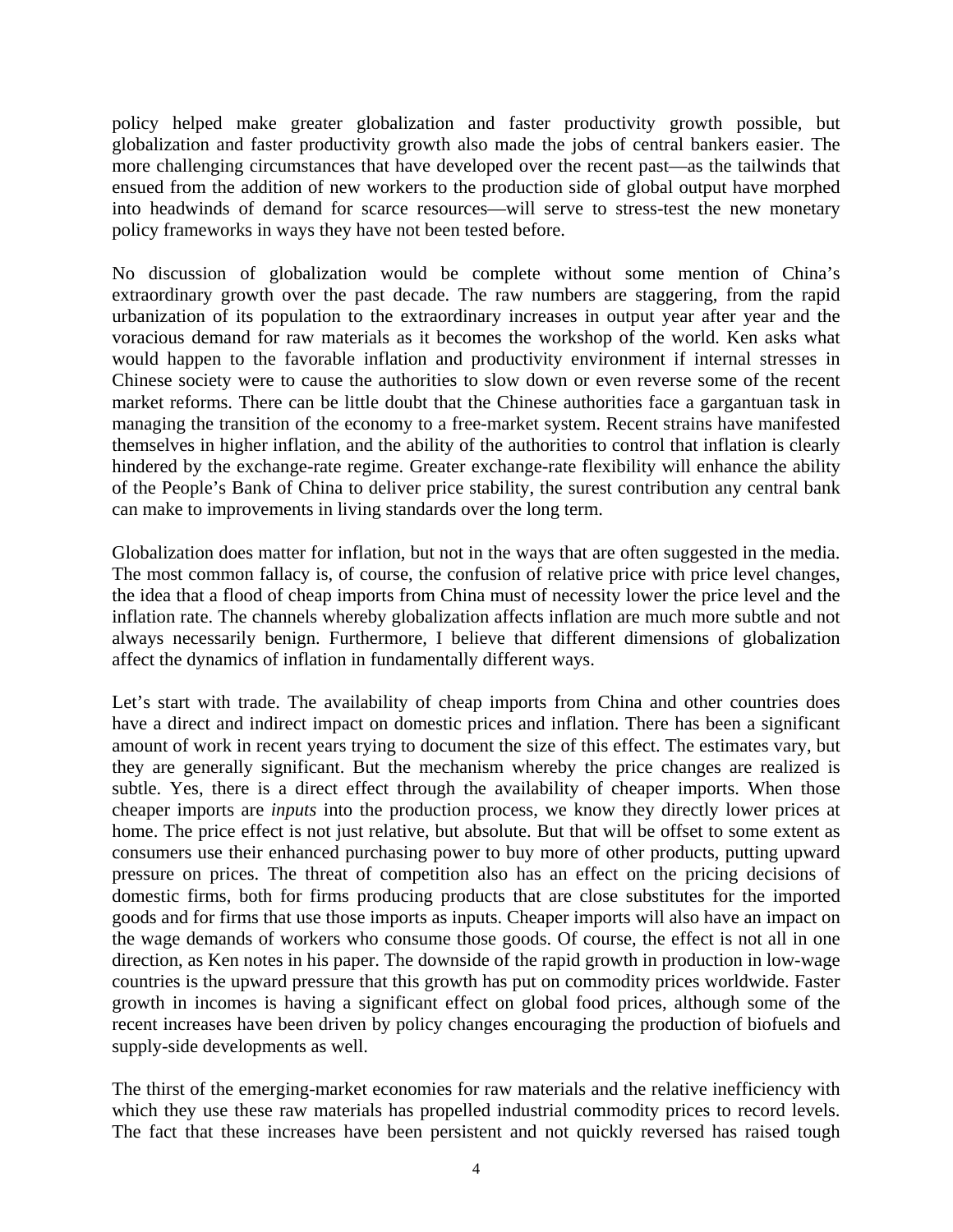questions about traditional measures of core inflation and made it increasingly difficult for central bankers to separate signal from noise in the inflation data. We in Dallas look at not just the traditional measure of core inflation that simply excludes food and energy prices, but also a trimmed mean measure that we think gives a better sense of where trends may be headed. While an improvement on the traditional measure, it too has some shortcomings, and I believe that over the long term, the price stability that matters most to the people who pay our salaries, since they do eat and they do drive, is stability of a comprehensive measure of prices.

Globalization of labor markets also matters for inflation dynamics. Now, one of the key differences between the current era of globalization and the one that preceded WWI has to do with the greater restrictions on international movement of labor. We don't see the same mass movements of people as characterized the late nineteenth and early twentieth century, and with more countries providing social safety nets, and the equivalent of "virtual immigration" through cyberspace, we are unlikely to see such mass migrations ever again. Nevertheless, for some countries, recent movements of workers have been quantitatively large enough to affect prices. The recent expansion of the European Union and the freeing of labor mobility has clearly made a difference to wage and price dynamics in Europe. Whether this is a one-off effect associated with a permanent reallocation of labor from low-wage to high-wage countries or a longer-term development whereby workers are more willing to move in search of job opportunities in response to the business cycle, it is too early to say.

The third key dimension of globalization—that of capital markets—also matters for inflation, but in a way that fundamentally differs from trade flows and migration. Greater international capital mobility seems to have a disciplining effect on policymakers worldwide by making it costly to engage in reckless fiscal or monetary policies. But again, I think there is two-way causation. Sounder monetary policy in more countries has contributed to the willingness of investors to venture abroad, but the ease with which capital can take flight has also made it more costly for central banks to deviate from the new orthodoxy of price stability.

The fourth dimension is the least understood. That is the global assignment of tasks through nontraditional channels. The U.S. is a high-value-added, services-driven economy; services represent over 80 percent of our economy. The growth of service sector trade, particularly through fiber optic cable and satellite connections, poses significant measurement issues. It is not as if we can just go down to the docks and count containers coming and going to quantify the impact of service sector trade. And what implication does the increasing trade in tasks with cheap labor pools around the globe pose for pricing of services and, in turn, for inflation?

Ken's final point has to do with the skepticism of some academics about the implications of globalization for monetary policy. He cites a recent important paper by Michael Woodford as a representative example, so let me conclude with two observations related to that paper. First, I think there is an element of talking at cross purposes in some of the exchanges that have taken place on what globalization may or may not mean for monetary policy. I am in substantive agreement with Woodford that globalization does not undermine the ability of the Fed, or any other central bank for that matter, to control inflation over an appropriate time horizon, but it does challenge us—you might say it disciplines us—to conduct monetary policy more prudently. In today's world, where investors can move their funds instantly from one currency to another to avoid depreciation, the price central bankers pay for high inflation is much higher than in the past. Understanding this, you can see why I am a steadfast inflation-fighting owl.